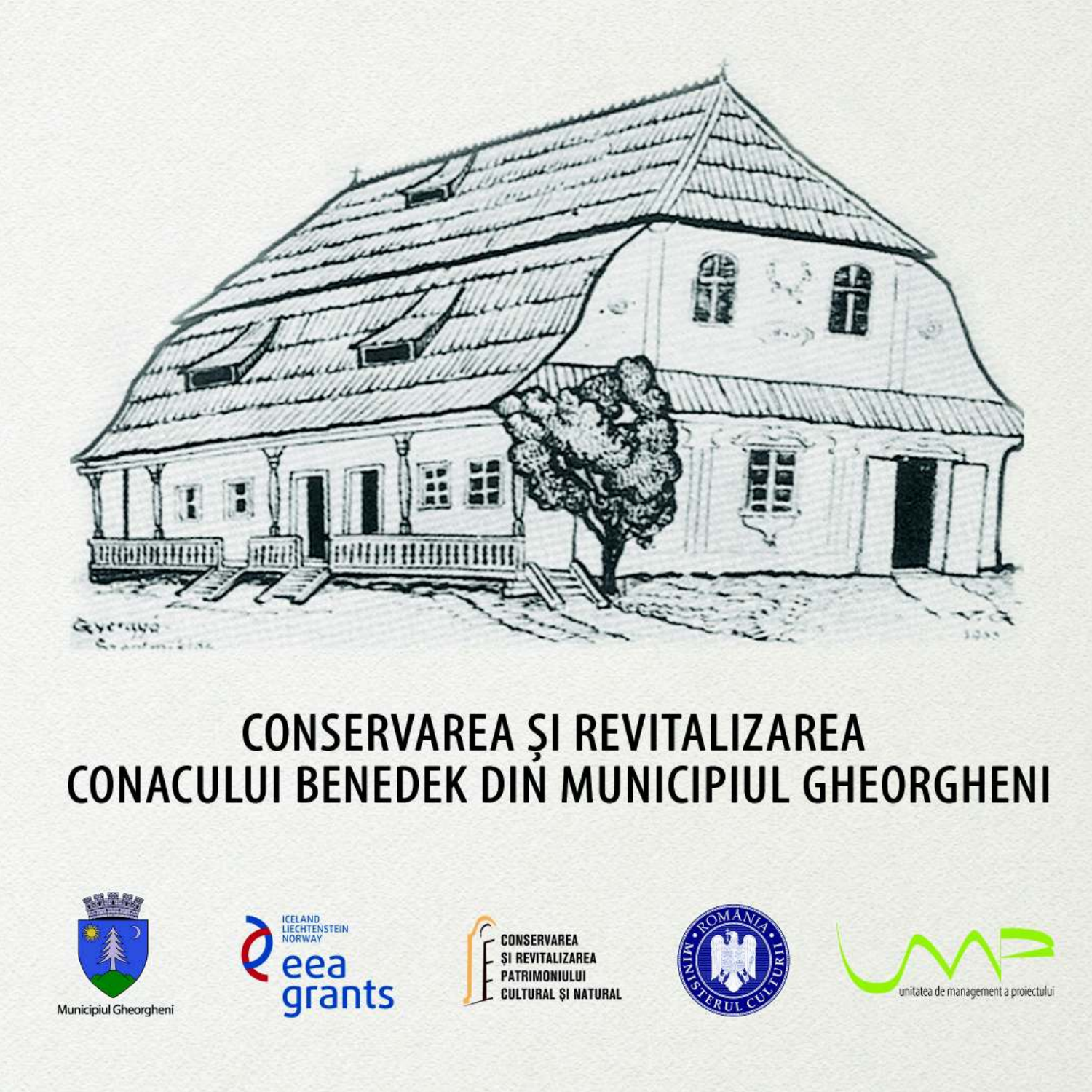Conform evidenţei Fundaţiei Transilvania Trust, **Conacul Benedek din municipiul Gheorgheni**, este unul **RO** dintre cele mai periclitate monumente din Transilvania, nu numai datorită stării în sine a construcției, ci și din cauza evolutiei vecinătăților. Construit în anul 1840, Conacul este unul dintre cele mai reprezentative construcții de lemn din zonă, având în vedere acoperișul curbat al construcției. Conacurile au o arhitectura marcantă, și putine au rămas intacte dealungul vremurilor. Conacul Benedek este un exemplu pozitiv în acest sens.

Acesta adăpostește colecții private valoroase – expoziții permanente ale Fundației "Etnographia Gyergyoiensis" – de ex. cea de aprox. **600 de ţesături populare din Ţinutul Secuiesc**, între care **360 de costume populare**; colecţia realizată din cca. **1200 de modele de traforaje de scânduri**, **cerdace**, utilizate în arhitectura populară din bazinul Giugeului; şi colecţia unică întitulată **Mesajul Ouălor Încondeiate**, care prezintă mai mult de 2500 de motive din regiunile renumite ale Bazinului Carpatic, Moldova şi Bucovina – căutate şi vizitate în primul rând de specialişti (etnografi, muzeografi) pentru valoarea lor unică.

Proiectul pentru restaurarea Conacului este concepută pentru a readuce acest important sit cultural şi turistic la un standard acceptabil de prezentare, prin care acesta va recăpăta din nou atractivitatea meritată, demnitatea, lizibilitatea sa arhitecturală și puterea vizuală, aspecte importante care au avut de suferit considerabil în ultimele decenii. Clădirea necesită lucrări de conservare, restaurare şi reabilitare pentru stoparea şi remedierea stării de degradare, pentru restabilirea aspectului exterior al clădirii ( înlăturearea improvizaţiilor, reconstituirea logicii structurale originale, renovarea fatadelor, întărirea tencuielilor, reconditionarea tâmplăriilor exterioare, reabilitarea acoperișului unic) și pentru asigurarea cadrului material optim activităților Fundației Ethnographia Gyergyoiensis.

Lucrările de restaurare din cadrul proiectului, odată finalizate, vor permite disponibilitatea pentru activități etno-culturale din cadrul Casei Creatiei Populare și integrarea în produsul turistic pe care municipiul Gheorgheni îl are de oferit prin introducerea monumentului în circuitul turistic national și international.

. . . . . . . . . . . . . . . . . . . . . . . . . . . . . . . . . . . . . . . . . . . . . . . . . . . . . . . . . . . . . . . . . . . . . . . . . . . . . . . . . . . . . . . . . . . .

A Transilvania Trust Alapítvány adatbázisa szerint a **gyergyószentmiklósi Benedek-kúria** Erdély egyik legveszélyeztetettebb műemléke, nemcsak az épület állapota, hanem közvetlen környezetének fejlődési tendenciája miatt is. Az 1840-ben épült kúria, ívelt tetőszerkezetének köszönhetően a környék egyik legreprezentatívabb faépítménye. A kúriák rendszerint markáns építészeti struktúrával rendelkeznek, ez azonban kevés esetben maradt érintetlenül az évek során. A Benedek-kúria pozitív példának számít e tekintetben.

**HU** 

A műemlék értékes gyűjteményeknek ad otthont – többek között az Etnographia Gyergyoiensis Alapítvány állandó kiállításainak. Itt látható például a közel **600 székelyföldi népi szőttest** bemutató gyűjtemény, köztük **360 népviselet**; a mintegy **1200** Gyergyó-medencei, népi **építkezésben használt deszkakivágást** bemutató gyűjtemény; valamint az **Írott Tojások Üzenete** nevet viselő, egyedi, több mint 2500 Kárpát-medencei, moldvai és bukovinai motívumot tartalmazó gyűjtemény. Ezeket egyediségük okán előszeretettel keresik fel a néprajzi és múzeumi szakemberek.

A kúria restaurálását célzó projekt fő célja a kúria helyreállítása oly mértékben, hogy az a kulturális és idegenforgalmi elvárásoknak eleget tegyen és visszanyerje méltóságát, vonzerejét, építészeti olvashatóságát, vizuális erejét – mindazon jelentős vonását, amelyek az elmúlt évtizedekben jelentősen megcsorbultak. Az épületen állagmegőrzési, restaurálási és rehabilitálási munkálatokra van szükség annak érdekében, hogy élvezhető állapotát visszanyerje (az improvizált megoldások megszüntetése, az eredeti építési logika helyreállítása, a homlokzatok felújítása, vakolatok megerősítése, a külső faelemek rendbe tétele, az egyedi tetőszerkezet újjáépítése), amelyek által a műemlék egyben az Etnographia Gyergyoiensis Alapítvány további tevékenységeihez is alkalmas helyszínné válik

A projekt keretében zajló munkálatok végeztével az épület ismét alkalmassá válik az alkotóház keretében zajló néprajzikulturális események befogadására és arra, hogy a gyergyószentmiklósi idegenforgalmi látványosságok között kerüljön említésre országos és nemzetközi szinten egyaránt.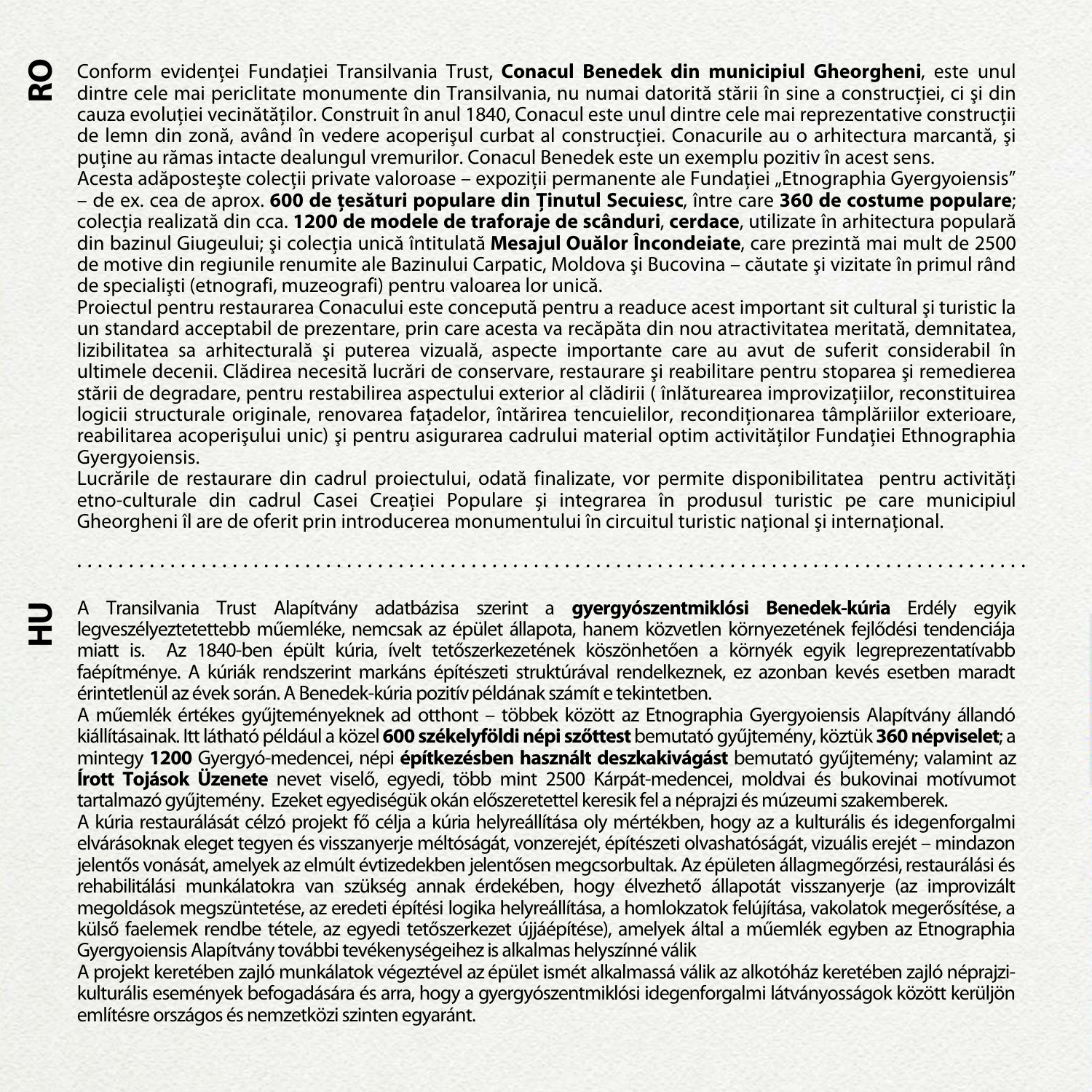According to the evidences of the Transylvania Trust Foundation, the **Benedek Manor House from Gheorgheni** is one of the most endangered monuments in Transylvania, not only because of the condition of the building itself, but also due to the evolution of the neighborhoods. Built in 1840, the Manor House is one of the most representative wooden constructions, due to its curved roof. Even though manor houses have a special architecture, unfortunately, very few have remained intact across the ages. The Benedek Manor House is a positive example in this way.

 $\mathbf{E}$ 

It houses valuable private collections – permanent exhibitions of the Etnographia Gyergyoiensis Foundation. E.g. a collection of approx. **600 popular weavings** among which **360 popular costumes**; a collection of **1200 of wooden fretwork patterns** used in the local folk architecture; and a unique collection of more than 2500 egg-painting motives used in the Carpathian-Basin, Moldova and Bucovina, called the **Message of Easter Eggs** – visited by many ethnographers and museologists for their special value.

The restoration project of the Manor House is designed to bring this important cultural and touristic site back to an acceptable standard of presentation, whereby this will once again require its attractiveness, dignity, architectural legibility and visual power, important aspects that have suffered considerably over the past decades.

The building needs interventions regarding its conservation, restoration and rehabilitation in order to stop and remedy its exterior aspect (removal of ulterior improvisations, reconstruction of the original logic of the structure, recovery of the facades, strengthening of the plasters, reconditioning of the external wooden elements, rehabilitation of the unique roof), and to assure a proper frame for the activities of the Etnographia Gyergyoiensis Foundation.

Once the restoration works completed, the result will open an adequate location for ethno-cultural activities and a greater integration of the monument into the tourism product that the city of Gheorgheni has to offer, by being introduced into the national and international touristic circuit.